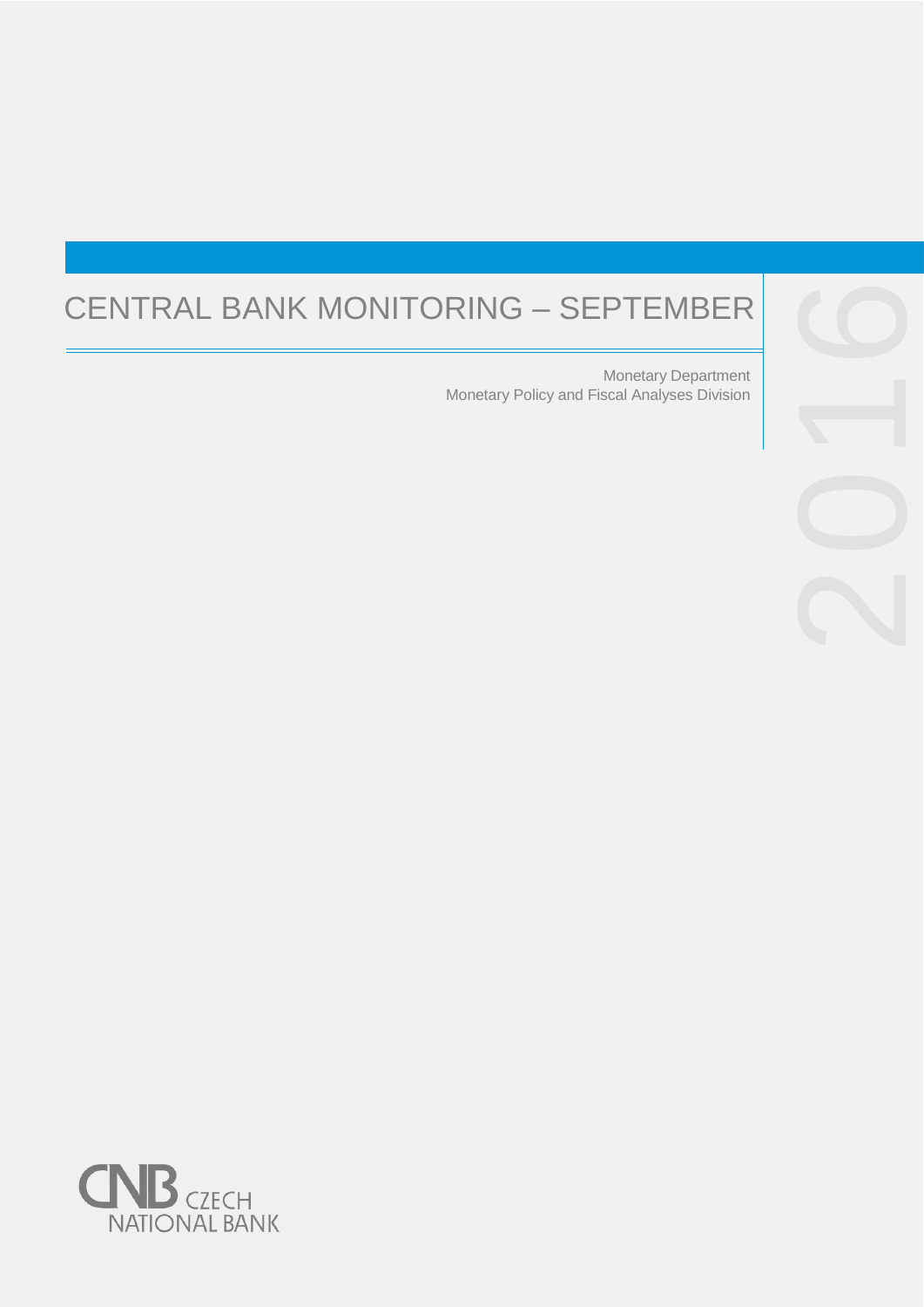#### **In this issue**

*Most of the central banks under review are keeping their interest rates at the current low levels or considering easing monetary policy further. The ECB made no change to its interest rates or the parameters of its bond purchase programme. In reaction to events following the announcement of the Brexit referendum result, the BoE eased monetary policy and provided additional liquidity to British banks. In the case of the Fed, by contrast, the likelihood of an interest rate hike by the end of this year has increased because of sufficiently robust data from the US economy.* Spotlight *focuses on economic and monetary developments in Brazil, which hosted this year's Summer Olympic Games but whose economy is going through a deep recession. In our* Selected Speech*, the President and CEO of the St. Louis Fed James Bullard provides a new characterisation of the US economic outlook.*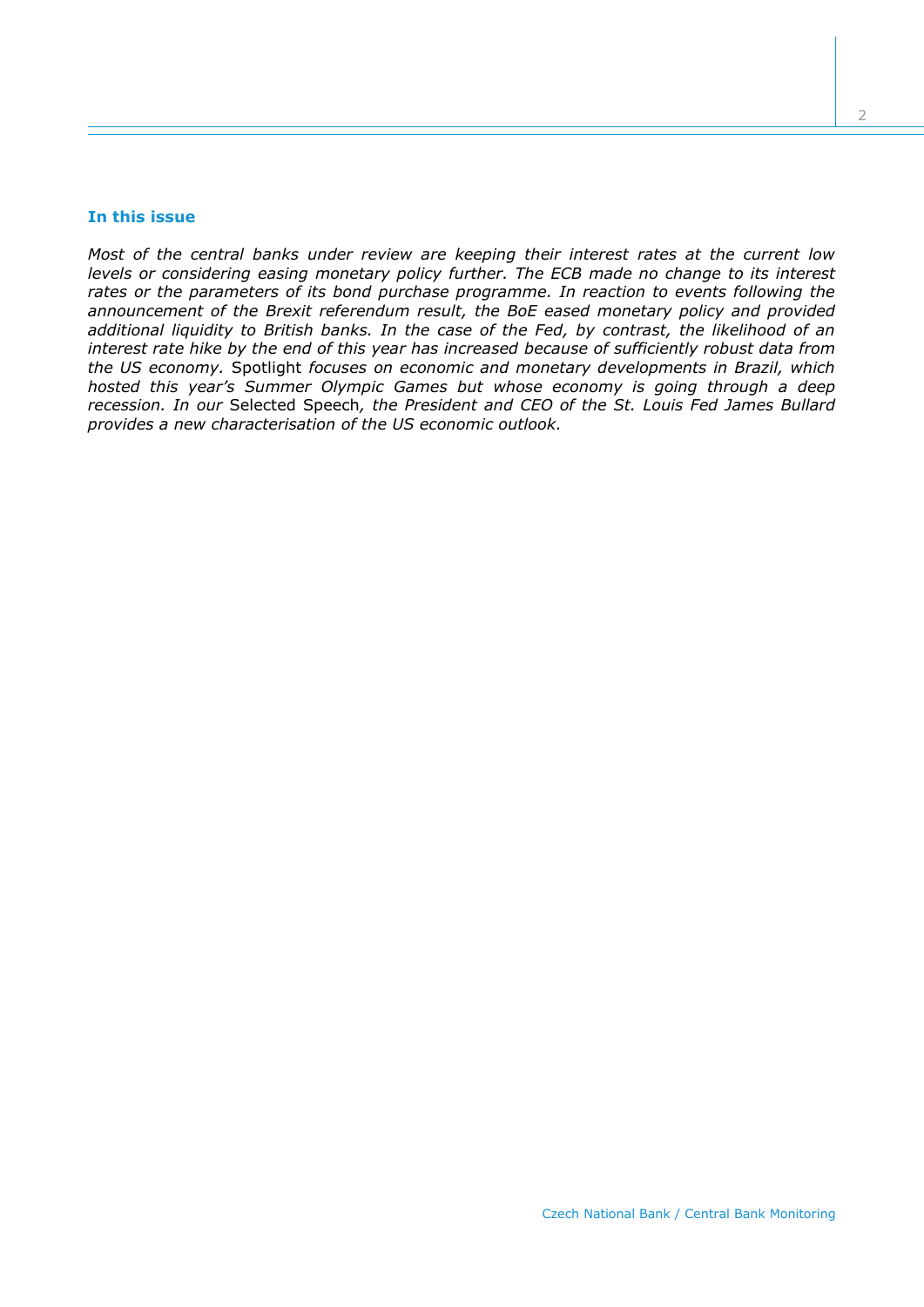# **1. LATEST MONETARY POLICY DEVELOPMENTS AT SELECTED CENTRAL BANKS**

#### **Key central banks of the Euro-Atlantic area**

|                                      | <b>Euro area (ECB)</b>            | <b>USA (Fed)</b>                                                                    | <b>United Kingdom (BoE)</b>                      |
|--------------------------------------|-----------------------------------|-------------------------------------------------------------------------------------|--------------------------------------------------|
| Inflation target                     | $< 2\%^{1}$                       | $2\%^{2}$                                                                           | 2%                                               |
| <b>MP</b> meetings<br>(rate changes) | 21 Jul (0.00)<br>8 Sep (0.00)     | $14 - 15$ Jun $(0.00)$<br>26-27 Jul (0.00)                                          | 16 Jun (0.00)<br>14 Jul (0.00)<br>4 Aug (-0.25)  |
| <b>Current basic rate</b>            | $0.00\%$ ; -0.40% <sup>3</sup>    | $0.25 - 0.50\%$                                                                     | 0.25%                                            |
| Latest inflation                     | $0.2\%$ (Aug 2016) <sup>4</sup>   | $0.8\%$ (Jul 2016)                                                                  | $0.6\%$ (Jul 2016)                               |
| <b>Expected MP meetings</b>          | 20 Oct<br>8 Dec                   | $20-21$ Sep<br>$1 - 2$ Nov                                                          | 15 Sep<br>13 Oct<br>3 Nov                        |
| Other expected events                | 8 Dec:<br>publication of forecast | 19 Oct: publication of Beige<br>Book, Feb: publication of<br>Monetary Policy Report | 3 Nov: publication of<br><b>Inflation Report</b> |
| Expected rate movements <sup>6</sup> | $\rightarrow$                     |                                                                                     | $\rightarrow$                                    |

<sup>1</sup> ECB definition of price stability "below, but close to 2%"; <sup>2</sup> January 2012 definition of inflation target; <sup>3</sup> deposit rate; <sup>4</sup> flash estimate; <sup>5</sup> meeting associated with summary of FOMC economic forecasts and press conference given by FOMC Chairman; <sup>6</sup> direction of expected change in rates in next three months taken from Consensus Forecasts.



The **ECB** kept key interest rates unchanged at its July and September meetings and confirmed that it expects them to remain at present or lower levels well past the horizon of its security purchases. The ECB also confirmed monthly bond purchases of EUR 80 billion at least until the end of March 2017, or beyond if necessary to hit the inflation target. In June, the ECB started buying corporate bonds under its corporate sector purchase programme (CSPP) and conducted the first auction of targeted four-year refinancing operations under the TLTRO II programme. The ECB expects GDP to increase by 1.7% this year and 1.6% in 2017 and 2018. Inflation will remain very low (0.2%) this year and rise to 1.2% in 2017 and 1.6% in 2018.

The **Fed** left interest rates in the range of 0.25%–0.50% in June and July. According to the Fed, the likelihood of a rate hike before the end of the year has increased slightly (see *News*), mainly because of sufficiently robust labour market data and weaker near-term risks to the economic outlook, such as Brexit-related uncertainty. According to the FOMC, inflation will remain low. The Fed expects the 2% target to be hit in the medium term. The economy will expand at a moderate pace.

In August, the **BoE** cut its key interest rate by 0.25 pp to 0.25% and announced purchases of corporate bonds of up to GBP 10 billion and an expansion of its purchases of government securities of GBP 60 billion, taking its total government security holdings to GBP 435 billion. Other measures (see *News*) are designed to further ease monetary policy in order to provide additional support to growth and achieve sustainable fulfilment of the inflation target. Inflation reached 0.6% in July. The BoE expects a rise in headline inflation combined with depreciation of sterling and subsequent growth in import prices. According to the BoE, marked movements in the sterling exchange rate have always been associated with substantial changes in core inflation, which can therefore be expected to increase as well.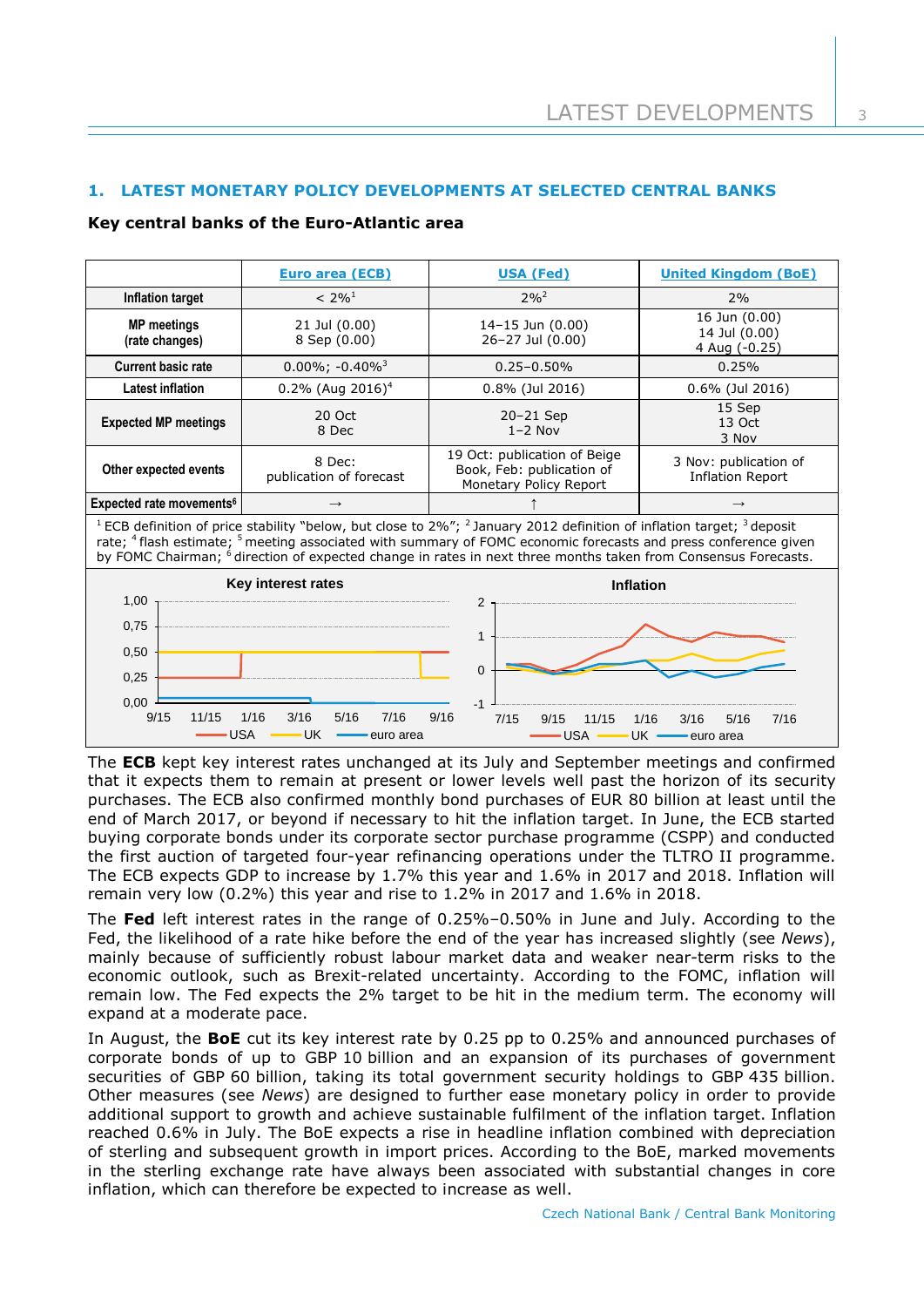|                                                                                                                 | <b>Sweden (Riksbank)</b>                                         | <b>Hungary (MNB)</b>                                        | <b>Poland (NBP)</b>                                 |  |
|-----------------------------------------------------------------------------------------------------------------|------------------------------------------------------------------|-------------------------------------------------------------|-----------------------------------------------------|--|
| Inflation target                                                                                                | 2%                                                               | 3%                                                          | 2.5%                                                |  |
| <b>MP</b> meetings<br>(rate changes)                                                                            | 5 Jul (0.00)<br>$6$ Sep $(0.00)$                                 | 21 Jun (0.00)<br>26 Jul (0.00)<br>23 Aug (0.00)             | 7-8 Jun (0.00)<br>5-6 Jul (0.00)<br>6-7 Sep (0.00)  |  |
| <b>Current basic rate</b>                                                                                       | $-0.50\%$ ; $-1.25\%$ <sup>2</sup>                               | $0.9\%$ ; -0.05% <sup>2</sup>                               | 1.50%                                               |  |
| <b>Latest inflation</b>                                                                                         | 1.1% (Jul 2016)                                                  | $-0.3\%$ (Jul 2016)                                         | $-0.9\%$ (Jul 2016)                                 |  |
| <b>Expected MP meetings</b>                                                                                     | 26 Oct<br>20 Dec                                                 | 20 Sep<br>25 Oct<br>22 Nov                                  | $4-5$ Oct<br>$8-9$ Nov<br>$6-7$ Dec                 |  |
| Other expected events                                                                                           | 27 Oct: publication of<br>Monetary Policy Report                 | 20 Sep: publication of<br><b>Inflation Report</b>           | 14 Nov: publication of<br><b>Inflation Report</b>   |  |
| Expected rate movements <sup>1</sup>                                                                            | $\rightarrow$                                                    |                                                             |                                                     |  |
| $1$ Direction of expected change in rates in next three months taken from Consensus Forecasts, $2$ deposit rate |                                                                  |                                                             |                                                     |  |
| Key interest rates<br><b>Inflation</b><br>2,00<br>$\overline{2}$<br>1,50<br>$\mathbf{1}$<br>1,00                |                                                                  |                                                             |                                                     |  |
| 0,50<br>0,00<br>$-0,50$<br>$-1,00$<br>9/15<br>11/15                                                             | 1/16<br>3/16<br>7/16<br>9/16<br>5/16<br>SWE<br><b>HUN</b><br>POL | $\mathbf 0$<br>$-1$<br>$-2$<br>7/15<br>9/15<br>11/15<br>SWE | 3/16<br>1/16<br>5/16<br>7/16<br><b>POL</b><br>- HUN |  |

#### **Selected central banks of inflation-targeting EU countries**

The **Riksbank** left its key interest rate at -0.5% in September and confirmed that its government bond purchase programme will continue until it reaches SEK 245 billion in 2016. The main motivation for continued expansionary monetary policy is to reduce the risk of the current upward trend in inflation halting (the CPI and CPIF outlooks for 2016 are 1.1% and 1.5% respectively). The Riksbank is not planning to increase its key rate until 2017 H2, when inflation is expected to be close to the target (CPI at 1.7% and CPIF at 1.9%). In the event of negative international developments (especially as a result of the British referendum) or sharper-than-forecasted appreciation of the Swedish krona, the Riksbank is prepared to make monetary policy even more expansionary, even between monetary policy meetings.

The **MNB** maintained its base rate at 0.9% and its deposit rate at -0.05%. The Hungarian economy exceeded expectations in 2016 Q2, rising by 2.6%. The MNB has adopted further unconventional instruments: from August it will announce its three-month deposit tender only once a month (instead of four times a month) and from October it will limit the amount of money that commercial banks may deposit with it. This should motivate banks to lend more or to invest in domestic government bonds, thereby pushing interest rates down. The MNB expects inflation to remain below the 3% target and approach it only in 2018 H1.

The **NBP** kept its interest rate unchanged at 1.5%, where it has been for one and a half years now. Annual economic growth picked up in Q2, driven mainly by household consumption – supported by a strong labour market – and by a rise in exports. A drop in investment owing to lower EU funds absorption acted in the opposite direction. These main factors will continue to dominate for the rest of this year, with full-year growth of the Polish economy expected to reach 3.2%. Consumer and producer price inflation remain negative and the NBP does not expect them to turn positive again until the end of 2016**.**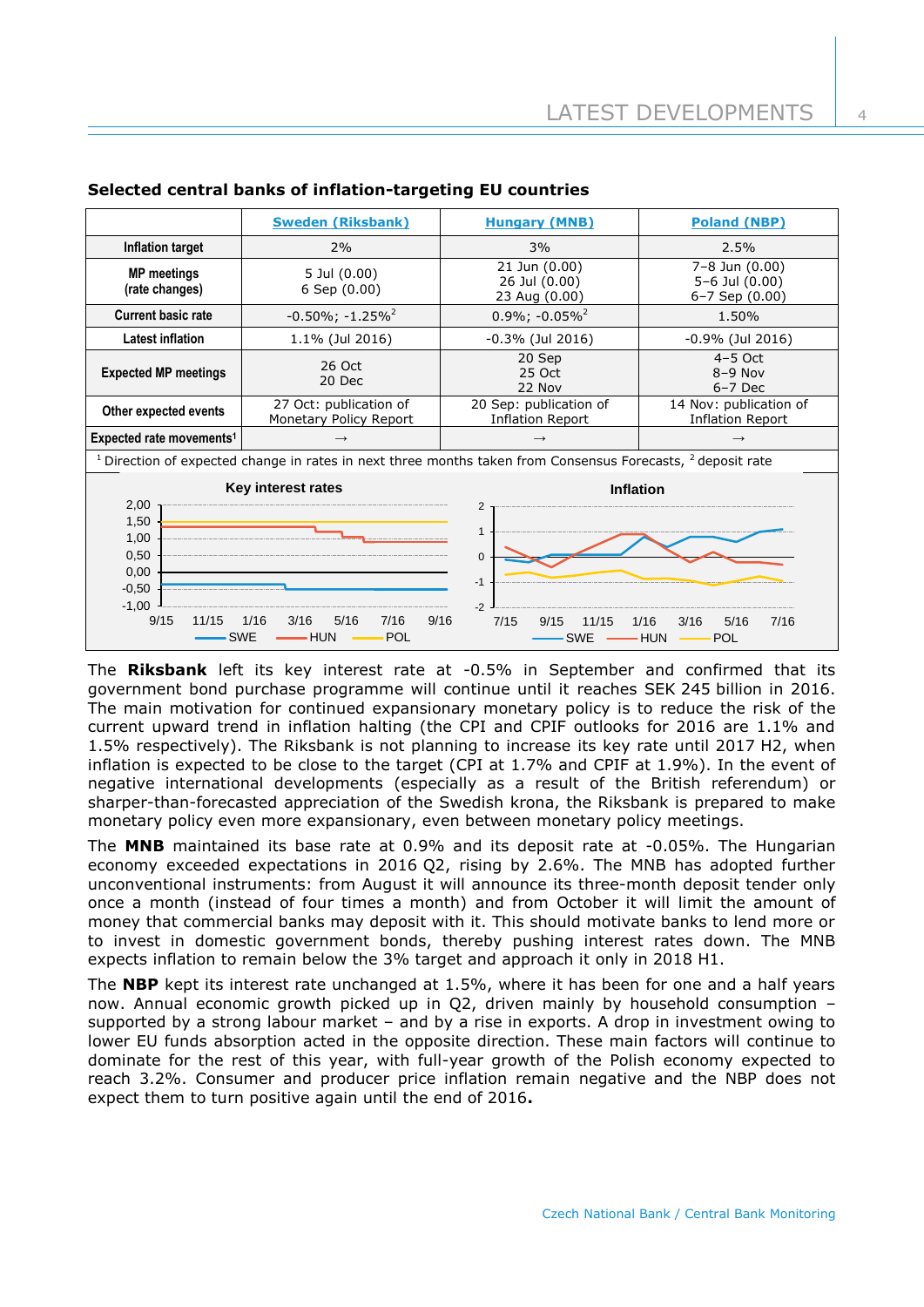|                                                                                                                                                                                                                                                                                                                                                                       | <b>Norway (NB)</b>                  | <b>Switzerland (SNB)</b>                                                | <b>New Zealand (RBNZ)</b>                              | <b>Canada (BoC)</b>                              |  |
|-----------------------------------------------------------------------------------------------------------------------------------------------------------------------------------------------------------------------------------------------------------------------------------------------------------------------------------------------------------------------|-------------------------------------|-------------------------------------------------------------------------|--------------------------------------------------------|--------------------------------------------------|--|
| Inflation target                                                                                                                                                                                                                                                                                                                                                      | 2.5%                                | $0 - 2%$                                                                | 2%                                                     | 2%                                               |  |
| <b>MP</b> meetings<br>(rate changes)                                                                                                                                                                                                                                                                                                                                  | 23 Jun (0.00)                       | 16 June                                                                 | 9 Jun (0.00)<br>11 Aug (-0.25)                         | 13 Jul (0.00)<br>7 Sep (0.00)                    |  |
| <b>Current basic rate</b>                                                                                                                                                                                                                                                                                                                                             | $0.50\%;$<br>-0.50 reserve rate $1$ | from $-1.25$ to $-0.25\%^2$ ;<br>$-0.75\%$ <sup>3</sup>                 | 2.00%                                                  | 0.5%                                             |  |
| <b>Latest inflation</b>                                                                                                                                                                                                                                                                                                                                               | 4.4% (Jul 2016)                     | -0.2% (Jul 2016)                                                        | 0.4% (2016 Q2)                                         | 1.3% (Jul 2016)                                  |  |
| <b>Expected MP meetings</b>                                                                                                                                                                                                                                                                                                                                           | 22 Sep<br>27 Oct                    | 15 Sep<br>15 Dec                                                        | 22 Sep<br>10 Nov                                       | 19 Oct<br>7 Dec                                  |  |
| Other expected events                                                                                                                                                                                                                                                                                                                                                 | 22 Sep: publication of              | 21 Sep: publication of<br>Monetary Policy Report Monetary Policy Report | 10 Nov: publication of<br>Monetary Policy<br>Statement | 19 Oct: publication of<br>Monetary Policy Report |  |
| <b>Expected rate</b><br>movements <sup>4</sup>                                                                                                                                                                                                                                                                                                                        |                                     |                                                                         |                                                        |                                                  |  |
| $1$ Only on reserves exceeding quota; $2$ chart displays centre of band; $3$ negative sight deposit rate on account<br>balances held at SNB, graded according to balance amounts; <sup>4</sup> direction of expected change in rates in next three<br>months taken from Consensus Forecasts or, in the case of New Zealand, from RBNZ survey.                         |                                     |                                                                         |                                                        |                                                  |  |
| Key interest rates<br><b>Inflation</b><br>4<br>5<br>4<br>3<br>3<br>$\overline{2}$<br>$\overline{2}$<br>1<br>$\Omega$<br>$\Omega$<br>$-1$<br>$\cdot$<br>$-1$<br>11/15<br>1/16<br>3/16<br>5/16<br>7/16<br>9/16<br>9/15<br>7/15<br>9/15<br>3/16<br>11/15<br>1/16<br>7/16<br>5/16<br><b>NZL</b><br><b>NOR</b><br><b>CHE</b><br>CAN<br><b>NOR</b><br>NZL<br>CHE<br>$-$ CAN |                                     |                                                                         |                                                        |                                                  |  |

# **Other selected inflation-targeting countries**

The **NB** kept its interest rate unchanged at 0.50% at its June meeting. Governor Olsen mentioned the possibility of a further rate cut but no longer hinted at a possible reduction to negative levels. The growth prospects for the Norwegian economy remain weak despite rising oil prices and the resulting benefits for the Norwegian economy. Inflation has been above the target for almost a year but is expected to decline owing to expected lower wage growth and a stronger Norwegian krone. Should the rapid rise in house prices persist, household vulnerabilities may increase. The countercyclical capital buffer rate is currently 1.5%.

At its June meeting, the **SNB** left the target range for its monetary policy rate (3M LIBOR) at between -1.25% and -0.25%. The interest rate on commercial banks' account balances with the SNB also remained unchanged at -0.75%. The SNB is buying shares in an effort to weaken the Swiss franc (see [here](http://www.reuters.com/article/swiss-snb-stocks-idUSL8N1B7383)). As a result, shares accounted for 20% of the official international reserves in Q2. According to the new forecast, the price level will decline more slowly and then start rising gradually; the SNB expects deflation of 0.4% for 2016 (0.8% in the March forecast) and inflation of 0.3% for 2017 (0.1% in the March forecast).

The **RBNZ** lowered its key rate by 0.25 pp to 2.0% in August to foster a correction of the previous appreciation of the New Zealand dollar and to check the decline in inflation and inflation expectations. The weak global economic conditions are dampening inflation pressures in New Zealand via a high exchange rate, declining import prices and consequently falling prices of tradables. Inflation is therefore low and the RBNZ expects it to sink further in Q3. A further tightening of macroprudential policy has been proposed to enable the RBNZ to continue lowering interest rates (see *News*).

The **BoC** left its key interest rate at 0.5%. Inflation is below the target. It stood at 1.3% year on year in July due to a decline in consumer energy prices. The BoC expects inflation to stay slightly below the target at 1.6% this year. The BoC lowered its GDP growth estimate for this year to 1.3% due to wildfires in Alberta. The growth forecast for 2017 is 2.2%.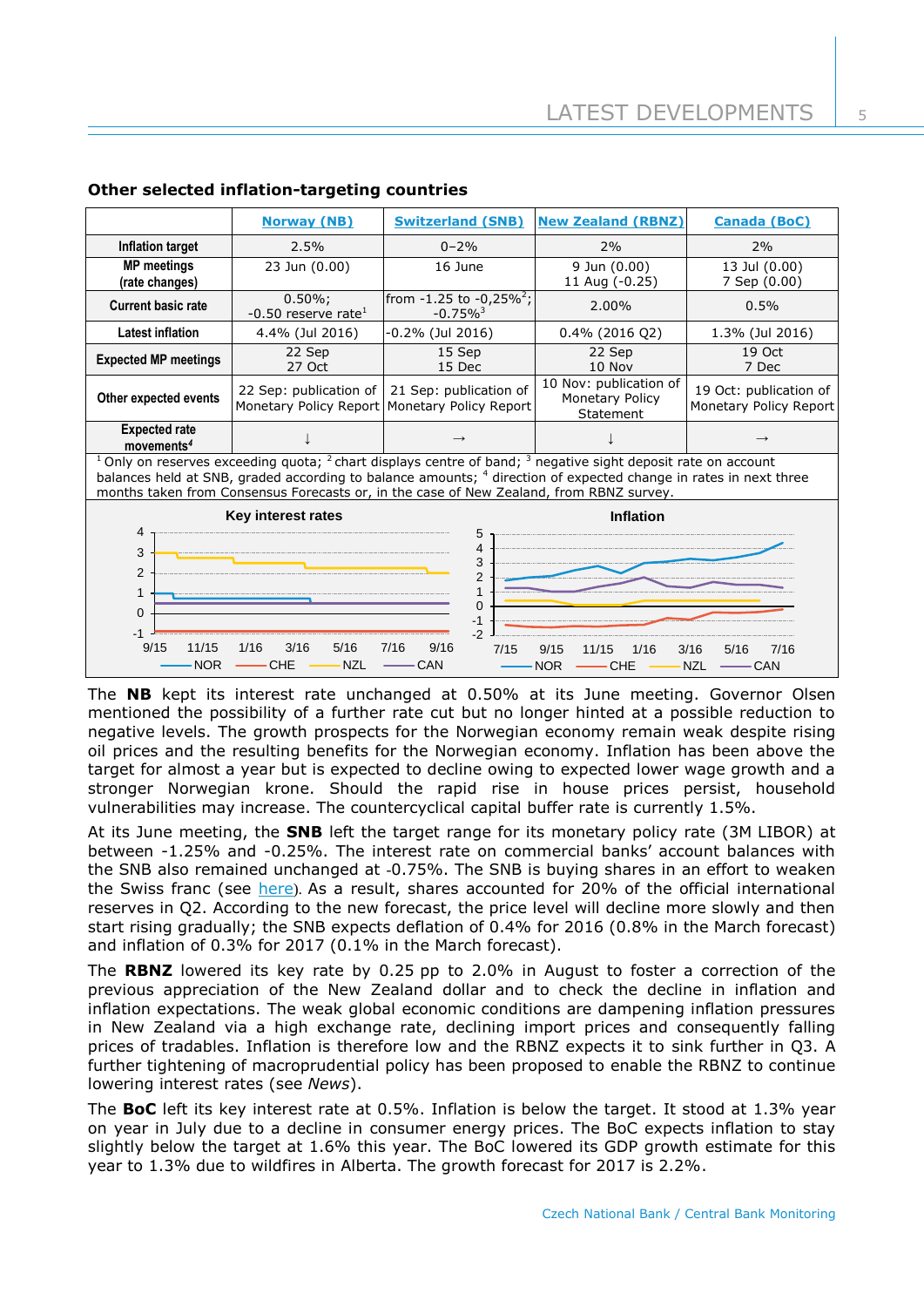# **2. NEWS**

# **[Main topic of 2016 Jackson Hole symposium was](https://www.kansascityfed.org/publications/research/escp/symposiums/escp-2016) "Designing Resilient Monetary [Policy Frameworks for the Future](https://www.kansascityfed.org/publications/research/escp/symposiums/escp-2016)"**

The annual economic symposium of central bankers and academics organised by the Federal Reserve Bank of Kansas City discussed the creation of sufficiently resilient and flexible monetary policy frameworks in a situation of low nominal interest rates and changes in financial markets, and also covered the role of central bank balance sheets. Opening remarks were given by Fed Chair Janet Yellen (see below). The other speakers included Agustín Carstens, Governor of the Bank of Mexico, Haruhiko Kuroda, Governor of the BoJ, Benoít Coeuré from the ECB, Minouche Shafik from the BoE, Marianne Nessén from the Riksbank, Christopher A. Sims from Princeton University and Marvin Goodfriend from Carnegie Mellon University.

# **In her Jackson Hole speech Janet Yellen hints at rate hike this year and mentions possible new policy tools**

Janet Yellen said that thanks to positive signs in the labour market and the outlook for growth, the case for an increase in the federal funds rate this year had strengthened, but the decision depended on further data. In addition to adjusting the federal funds rate and forward guidance, she spoke about a possible need to widen the spectrum of monetary policy tools in the future – for example by purchasing a broader range of assets – to support economic growth. She also mentioned the suggestions of some observers to raise the inflation objective or to implement policy through alternative monetary policy frameworks, such as price-level or nominal GDP targeting, but she stressed that the FOMC was not actively considering these additional regimes and policy frameworks. She also emphasised the important stabilisation role of fiscal policy. She did not mention the possibility of introducing negative interest rates.

#### **BoE eases monetary policy in response to Brexit**

In reaction to the UK's decision to leave the EU, the BoE decided to provide banks with additional liquidity by offering three Indexed Long-Term Repo operations (ILTR, see the last [CBM\)](http://www.cnb.cz/miranda2/export/sites/www.cnb.cz/en/monetary_policy/monitoring/download/1602_cbm.pdf), and the BoE governor in a [speech](http://www.bankofengland.co.uk/publications/Documents/speeches/2016/speech915.pdf) given at the end of June hinted at a probable additional easing in the near future. At the beginning of July the BoE [reduced](http://www.bankofengland.co.uk/publications/Pages/Records/fpc/2016/record1607.aspx) the UK countercyclical capital buffer rate from 0.5% to 0% with immediate effect. In August, the BoE [approved](http://www.bankofengland.co.uk/publications/Pages/news/2016/008.aspx) a package of measures designed to provide additional support to growth and to achieve a sustainable return of inflation to the target. The package comprises (i) a 25 bp cut in the Bank Rate to 0.25%; (ii) a new Term Funding Scheme to reinforce the pass-through of the cut in the Bank Rate; (iii) the purchase of up to GBP 10 billion of UK corporate bonds; and (iv) an expansion of the asset purchase scheme for UK government bonds of GBP 60 billion, taking the total stock of these asset purchases to GBP 435 billion.

# **[RBNZ proposes tightening of macroprudential](http://www.rbnz.govt.nz/news/2016/07/reserve-bank-consults-on-new-nationwide-investor-lvr-restrictions) policy in field of property market [lending across New Zealand](http://www.rbnz.govt.nz/news/2016/07/reserve-bank-consults-on-new-nationwide-investor-lvr-restrictions)**

In July the RBNZ published a [consultation paper](http://www.rbnz.govt.nz/-/media/ReserveBank/Files/regulation-and-supervision/banks/consultations/Consultation-paper-july-2016-adjustments-restrictions-high-LVR-lending.pdf?la=en) proposing a tightening of loan-to-value restrictions (LVRs) on the property market as from September 2016. The proposed changes would simplify the LVR policy by removing the current distinction between lending in Auckland (see the [June 2015](http://www.cnb.cz/miranda2/export/sites/www.cnb.cz/en/monetary_policy/monitoring/download/1502_cbm.pdf) CBM) and the rest of the country. The tightening of LVR restrictions should allow the RBNZ to cut interest rates and thereby weaken the still relatively strong New Zealand dollar without fuelling a house price bubble by easing monetary policy further. Under the proposed new restrictions, no more than 5% of bank lending to residential property investors would be permitted with an LVR of greater than 60% and no more than 10% of lending to owner-occupiers would be permitted with an LVR of greater than 80%. All loans that are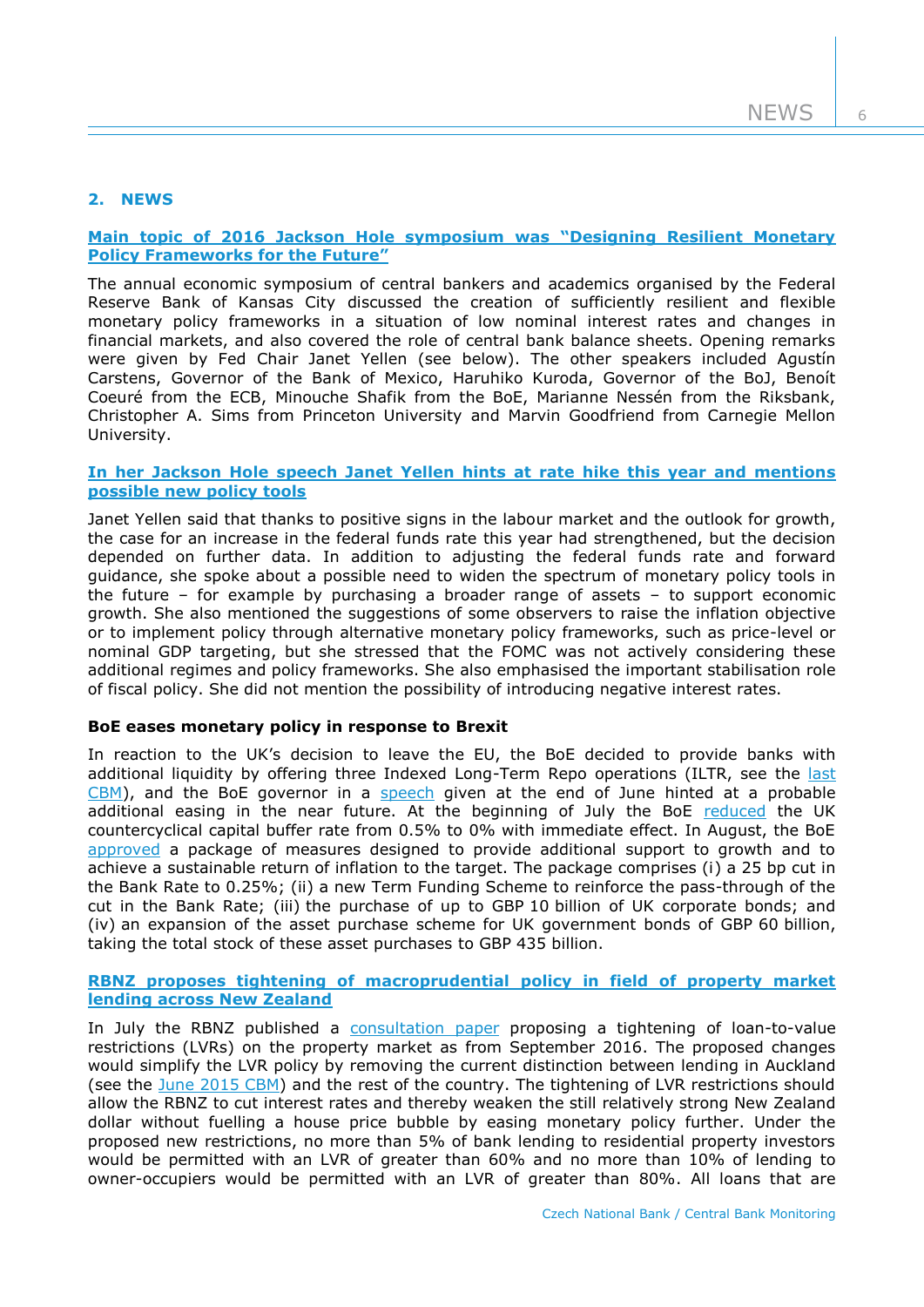exempt from the existing LVR restrictions, including loans to construct new dwellings, would continue to be exempt. Following consultations with banks, the RBNZ deferred the start of the proposed changes to investor LVRs nationwide from 1 September to 1 October 2016. The RBNZ [added](http://www.rbnz.govt.nz/news/2016/08/lvr-start-date-deferred-until-1-october-2016) that further adjustments to the proposals are still possible.

# **[St. Louis Fed president proposes new approach to forecasting](https://www.stlouisfed.org/from-the-president/commentary/2016/new-characterization-outlook-economy)**

St. Louis Fed President James Bullard presented a new characterisation of the US macroeconomic outlook and proposed a new approach to forecasting consisting in the concept of economic regimes. Our *Selected Speech* covers this approach.

#### **SNB releases [info portal, application and brochure](http://www.snb.ch/en/iabout/pub/pub_snb/id/pub_our_snb)**

The SNB released a new website, a tablet app and a brochure containing information about the SNB and its monetary policy, price stability, the history of the minimum exchange rate, the property market and much more besides. The information is aimed at schools and the general public and is available currently in German and French, with Italian and English versions due in autumn 2016.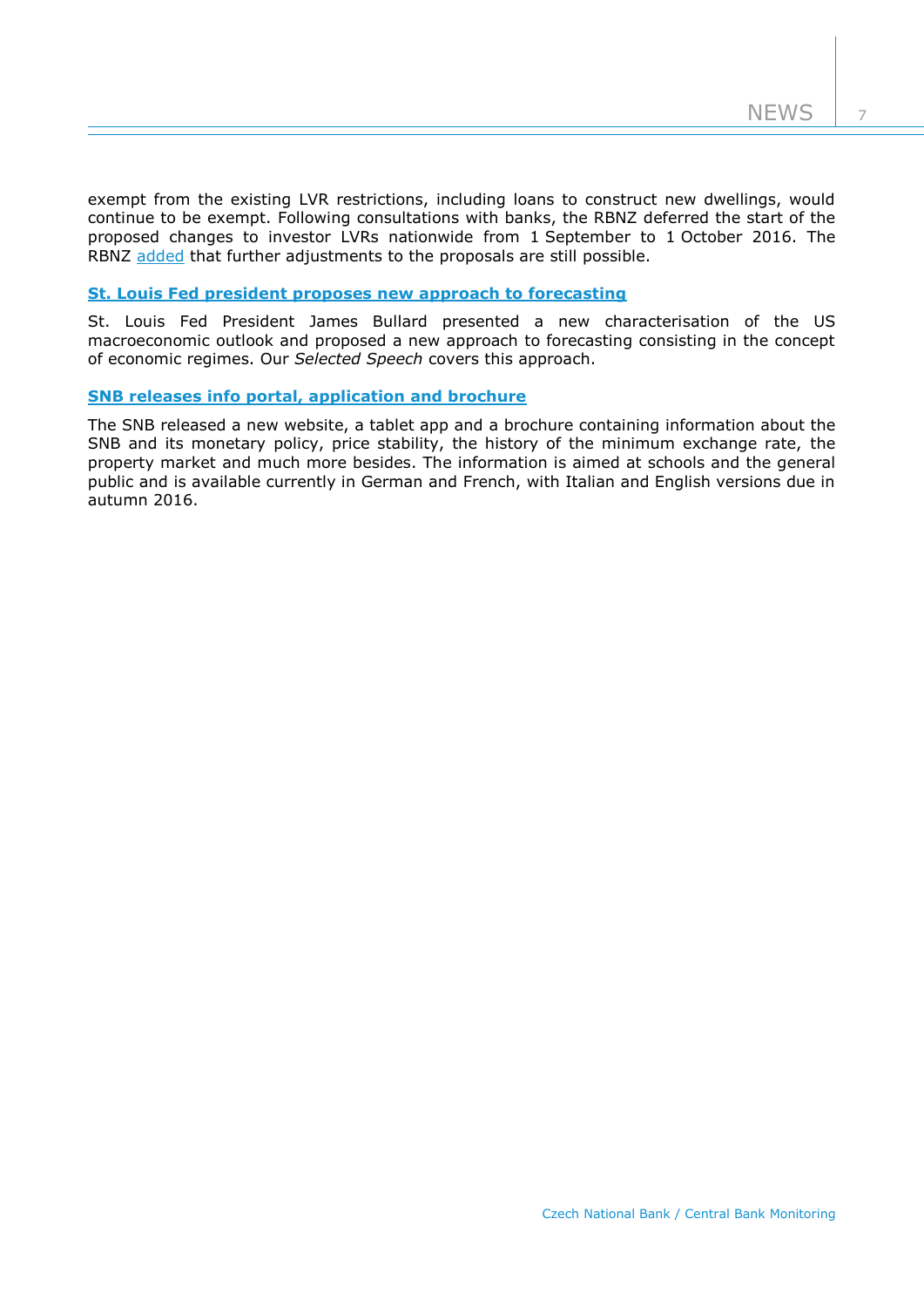#### **3. SPOTLIGHT: BRAZIL'S WAYS OUT OF CRISIS**

*Brazil, the seventh largest economy in the world, hosted the Summer Olympic Games this year and the FIFA World Cup two years ago. The hosting of large sporting events was intended to celebrate this rapidly growing economy, the largest in Latin America. However, Brazil has been experiencing a deep recession and political turmoil in recent years. Nonetheless, it traditionally ranks among the major world markets and has overcome many trials in its history. There is therefore hope that the Brazilian central bank, together with the government's economic team, will again find suitable solutions to help the economy rebound.*

#### **The Brazilian economy in brief**

1

Brazil is the fifth largest and fifth most populous country in the world and the largest and most populous country in South America. Its economy is the seventh largest in the world as measured by total GDP (in PPP). The country is rich in mineral resources, and the oil industry (dominated by the state-run Petrobras, currently embroiled in a corruption scandal) is a key sector. The engineering and chemical industries are also significant. Brazil is the world's largest sugar and coffee exporter, the second largest soybean and meat exporter, and also one of the largest exporters of iron ore. Given the high share of mineral commodities in Brazilian exports (about 60%), the country is strongly affected by changes in their global prices. Brazil's main export partners are the EU (about 19% of exports), China (18%), the USA (12%) and Argentina (6%). Although Brazilian exports account for only 13% of GDP, they are a significant source of external income for the economy.

At the start of the millennium Brazil was one of the world's fastest growing economies, and in 2001 it was ranked among the four most important up-and-coming world economies, for which the joint name BRIC (Brazil, Russia, India and China) was coined. In 2013, however, its economy began to slow, mainly because of a drop in world commodity prices and slower growth of China, the key buyer of Brazilian commodities. External factors were exacerbated by imbalanced domestic macroeconomic policy with high government spending and interventions in the economy. Since the second quarter of 2014, the Brazilian economy has been in recession. Its decline has been accompanied by corruption scandals and a political crisis culminating in the ousting of the Brazilian president from office this year.

#### **The historical trials of Banco Central do Brasil and the choice of inflation targeting**

Brazil has successfully overcome many economic crises in the past. In the 1980s and 1990s it grappled with hyperinflation,<sup>1</sup> and in the late 1990s it overcame a financial crisis<sup>2</sup> which led to the adoption of inflation targeting. Alongside the government's economic team, the Brazilian central bank has always played an important role in stabilising Brazil's economy.

 $1$  The hyperinflation period, when annual inflation soared above 5,000% in several episodes, was a legacy of the military regime of 1964–1985. Under this regime, the country enjoyed strong economic growth in the 1970s, but at a cost of rising foreign debt and the deferral of vital structural reforms. Since 1986, a series of economic plans have been implemented to curb inflation, but it was not until July 2014 that the "Plano Real" finally succeeded. This involved introducing a "new" real (the ninth currency in Brazil's independent history) and fixing its exchange rate against the dollar. The rate thus became a nominal anchor for the economy. In addition, wage and price indexation was abolished, fiscal and monetary policies were tightened, the public sector was downsized and foreign trade was liberalised. (For a short time, the BRL/USD exchange rate was fixed at 1:1. As from March 1995 it was gradually devalued by 8% a year in a crawling peg system, with the central bank intervening on the foreign exchange market when the rate deviated from the set parity.) Inflation was reduced to single figures in less than three years.

 $<sup>2</sup>$  The financial crisis was caused by a strong outflow of foreign capital connected with the Russian financial crisis in</sup> 1998 and the related drop in investor confidence in emerging economies. Brazil raised short-term interest rates (above 40%) and the government agreed a financial aid package with the IMF. In January 1999, Brazil was forced to switch to a floating exchange rate due to heavy pressure on its foreign exchange reserves. The real fell sharply over the next two months (from USD 1.2/BRL at the end of January to USD 2.2/BRL at the start of March 1999) and the central bank had to find a new nominal anchor for the economy to prevent instability and growth in inflation after exiting the fixed exchange rate regime. That anchor was the inflation target.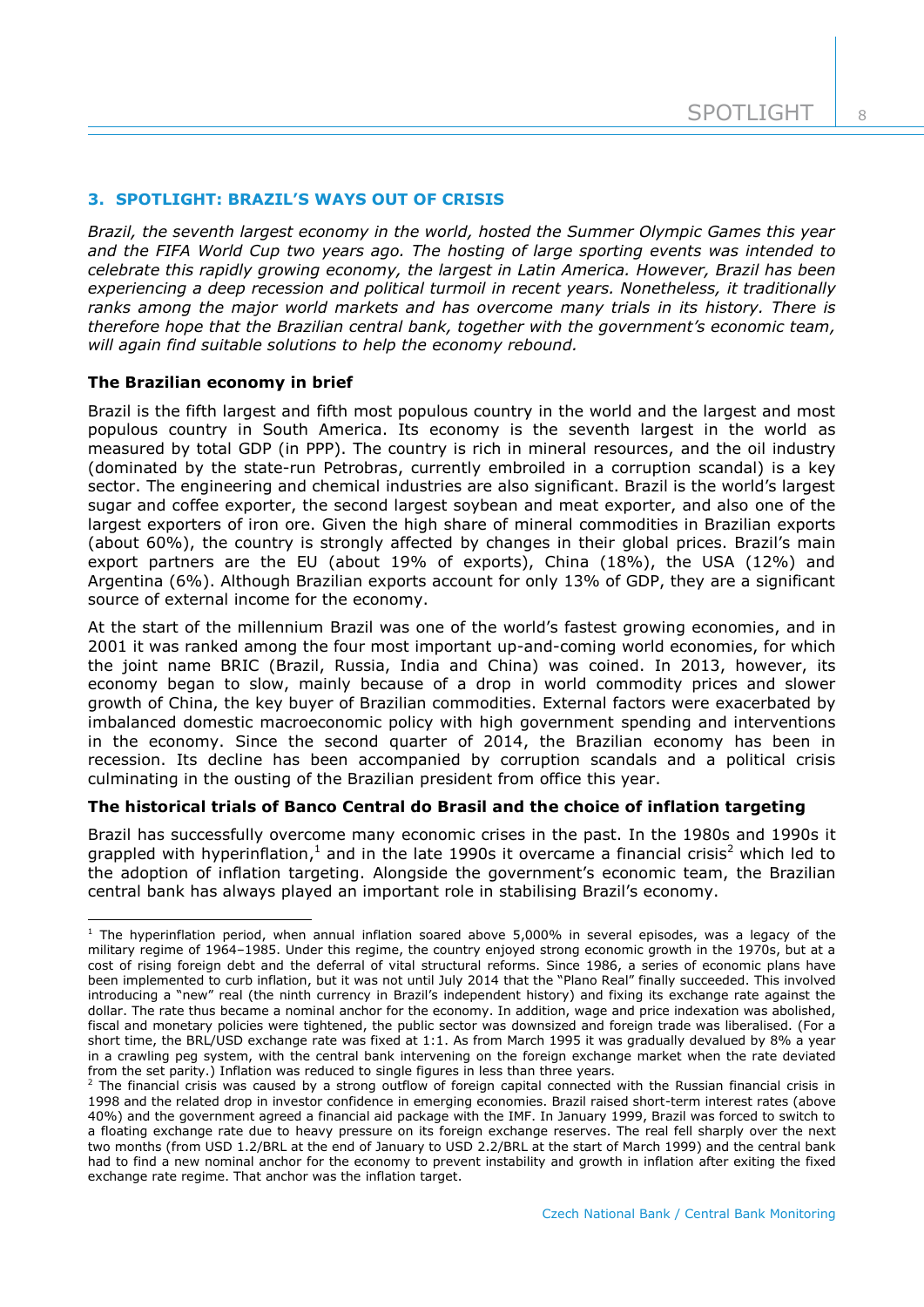The Brazilian central bank (Banco Central do Brasil, BCB) was founded in 1964. Until then, the usual central bank powers had been exercised by three different federal institutions: the Currency and Credit Superintendence (Superintendência da Moeda e do Crédito, SUMOC, which closed down after the BCB was established), the Bank of Brazil (Banco do Brasil, BB) and several departments of the Ministry of Finance (the current National Treasury, or Tesouro Nacional). However, the fiscal and monetary policy competences of these institutions were not definitively clarified until the constitution came into effect in 1988.

The BCB's primary objective is to ensure the stability of the Brazilian currency's purchasing power and the stability of the Brazilian financial system. However, it does not set Brazil's monetary and financial policy, which is formulated by the government-run National Monetary Council (Conselho Monetário Nacional, CMN), $<sup>3</sup>$  of which the central bank is an executive body.</sup> The BCB thus cannot be said to be fully independent. The fact that the BCB governor and vicegovernors do not have mandates for a fixed period and can be removed from their posts at any time by the president also contributes to the BCB's insufficient statutory independence. The BCB only has operational independence, that is, the option to choose the instruments needed to achieve the objectives set by the CMN, and currently only informally.<sup>4</sup>

Inflation targeting (IT) has been the monetary policy regime in Brazil since the exit from the dollar peg, i.e. since 1999. It was proposed by BCB representatives as the best regime for achieving economic stabilisation with a free floating exchange rate. The IT regime was formally adopted by presidential decree at the end of June 1999. At the same time, the CMN issued a resolution setting gradually decreasing inflation targets for the end of 1999 and the following two years (8% for

-



1999, 6% for 2000 and 4% for 2001), defining a tolerance band of  $\pm 2$ % and setting the IPCA consumer price index as the reference price index.<sup>5</sup>

Brazilian inflation stabilised in the tolerance band after the adoption of IT. The exceptions were a period around 2002 characterised by temporary capital outflows and sharp depreciation of the real, and a recent episode of high inflation. The rise in inflation in 2015 was due in part to government austerity measures, including a hike in administered prices. Inflation pressures were also fostered by a weakening real due to economic difficulties, the country's poor fiscal position and investor distrust. Inflation has been falling moderately since the start of 2016, but remains outside the tolerance band and currently stands at 8.7% (July 2016). The real is strengthening thanks to better macroeconomic data and improved market sentiment regarding the new economic team (see below). At its latest meeting (July 2016), the BCB trimmed its

 $3$  Two of the three CMN members are members of the government (the Minister of Finance and the Minister of Planning and Budget). The third member is the BCB Governor.

<sup>4</sup> Operational independence might be enshrined in the Brazilian constitution this year if the relevant governmentsponsored amendment is approved.

The IPCA was selected ahead of the other Brazilian national consumer price index, the INPC, as it covers a larger proportion of the population (families with income of 1–40 times the minimum wage, as compared to 1–5 times in the case of the INPC).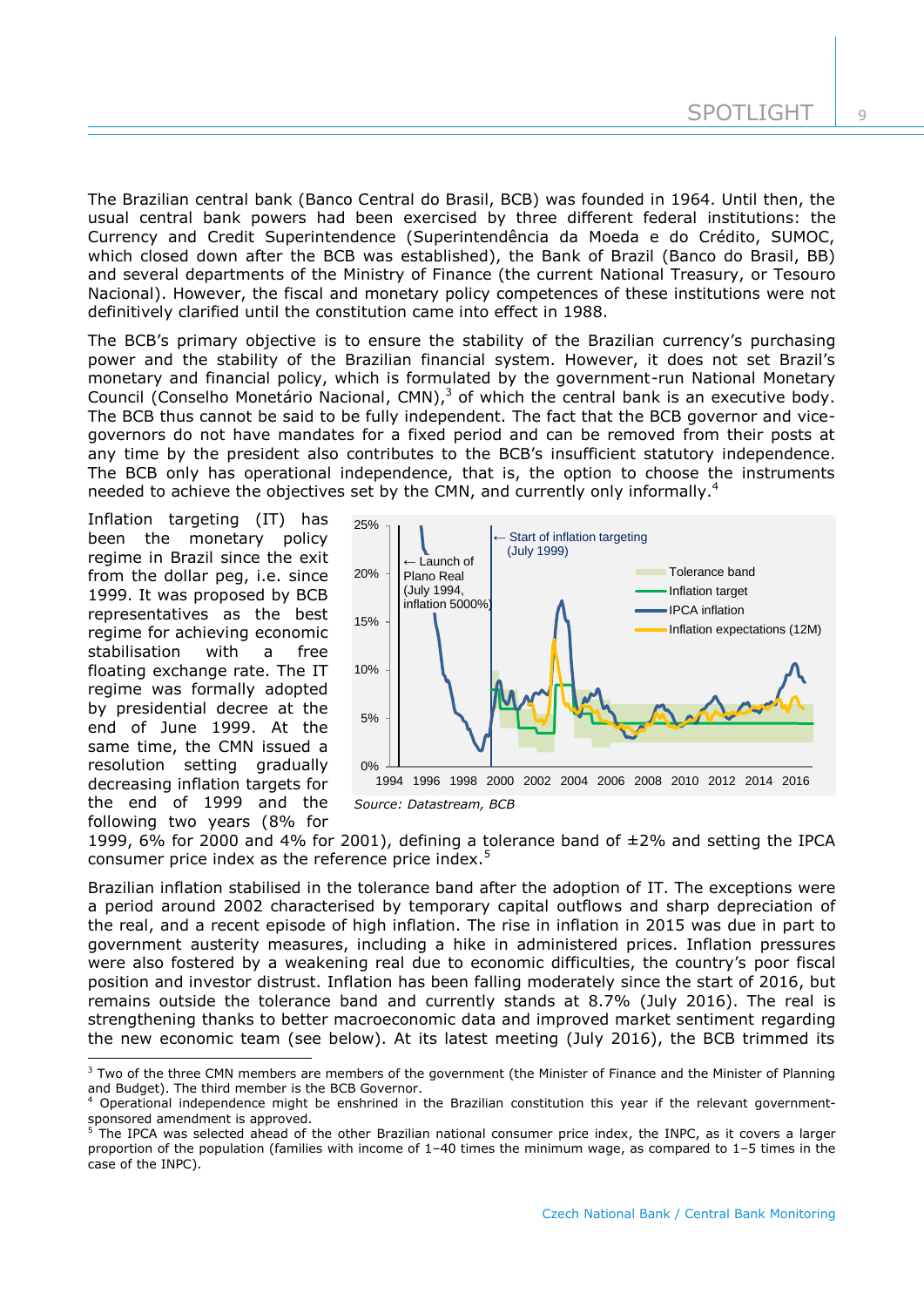inflation estimates for this year and the next and expects inflation to return to the tolerance band in 2017 (the inflation estimates for 2016 and 2017 are 6.8% and 5.3% respectively).



The CMN sets the inflation target and the width of the tolerance band every June for two years ahead. At present (since 2005) the inflation target is 4.5% with a tolerance band of  $\pm 2.0\%$ : the tolerance band for 2017 and 2018 has been narrowed to  $\pm 1.5\%$ .

The definition of fulfilment of the inflation target in Brazil differs slightly from that in other countries. The inflation target is hit if cumulative month-on-month inflation for the calendar year (January–December) is in the tolerance band. If inflation misses the target, the BCB Governor is required to write an open letter to the Minister of Finance explaining the reasons why the target was missed, as well as the measures required to bring inflation back to the target and the time period over which these measures are expected to take effect.

The central bank's monetary policy decision-making body is the nine-member Monetary Policy Committee (Comite de Politica Monetaria, COPOM), established in 1996. The COPOM holds eight regular meetings a year and sets the main SELIC monetary policy rate (the overnight interbank market rate). At present (since July 2015) the SELIC rate is 14.25%.

In addition to the above rates, the COPOM may declare an "interest rate bias". The BCB Governor is authorised to change rates in the direction of the bias at any time between regular COPOM meetings.<sup>6</sup>

The COPOM releases minutes of its policy meetings with a one-week delay (in Portuguese and, several days later, in English). Four times a year (in March, June, September and December) it publishes an Inflation Report (Relatório de Inflação) in Portuguese and English containing a description of the internal and external environment as well as inflation and GDP forecasts.<sup>7</sup>

-

<sup>6</sup> The interest rate bias (*viés de taxa de juros*) can be set in either the upward or downward direction and indicates the likely monetary policy outlook. The BCB used the opportunity to change rates between its meetings in 1999 and 2000. The measure was last declared (but not applied) in 2003. (A brief indication of the most likely monetary policy outlook was used, for example, by the US Fed until January 2000, which then replaced it with a detailed accompanying statement about the inflation and economic growth outlooks.)

<sup>&</sup>lt;sup>7</sup> The Inflation Report contains the forecast in the form of fan charts in two scenarios. The baseline scenario assumes a constant exchange rate and SELIC rate at the level as of the current COPOM meeting date for the whole two-year forecast horizon; the second, market scenario uses analyst survey data for the exchange rate and SELIC rate paths.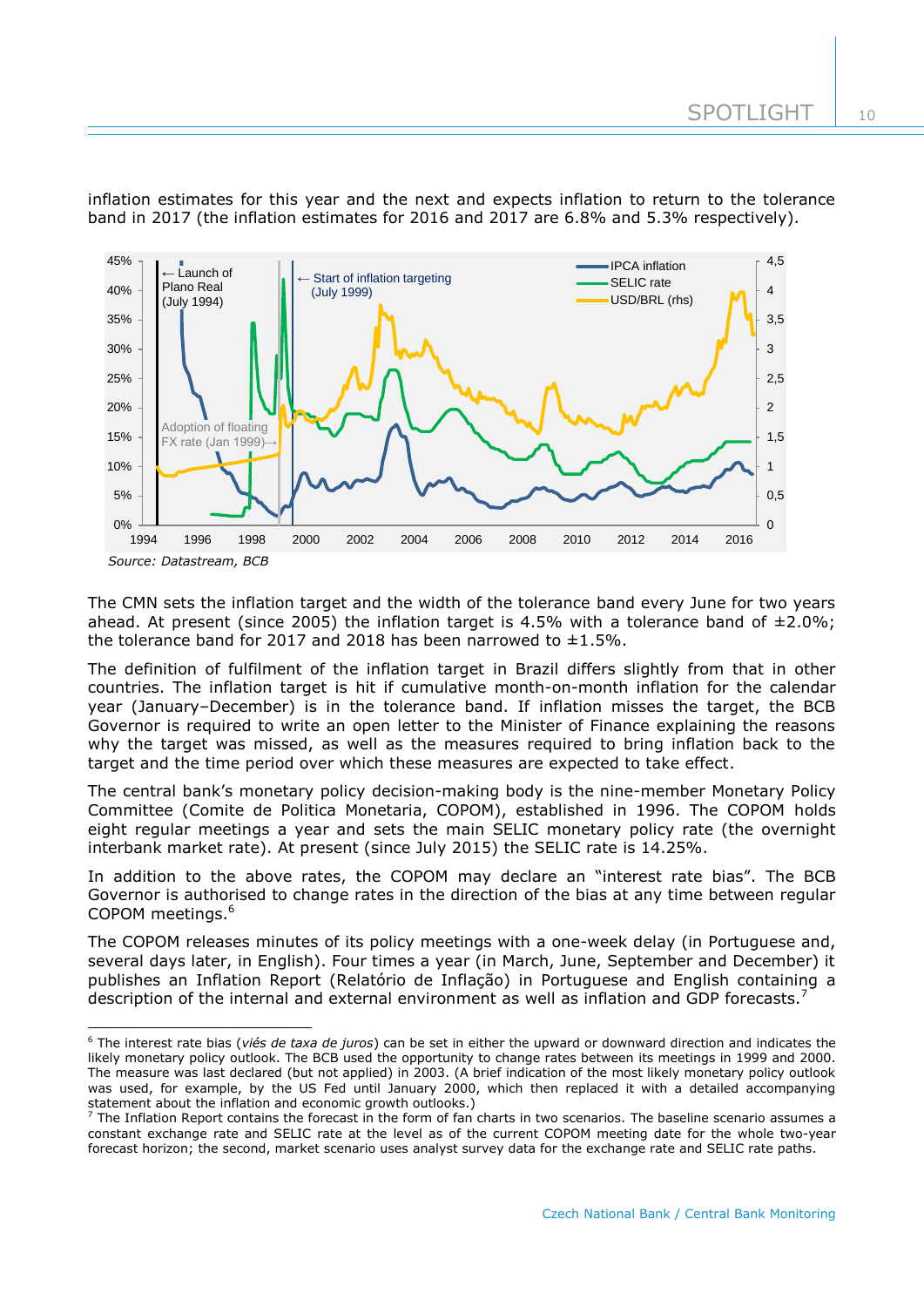#### **Current situation**

The economic and political crisis in the country failed to calm after President Dilma Rousseff's narrow re-election in October 2014. Nationwide protests – mainly against corruption and the still worsening economic situation – broke out again in 2015 and there were calls for Rousseff to resign. The country's economic situation was not helped by repeated reshuffles of the government's economic team, $8$  during which the approach to implementing the structural reforms needed to restart economic

| GDP 2016 Q1        | $-5.4%$         |
|--------------------|-----------------|
| Inflation Jul 2016 | $8.7\%$         |
| Inflation target   | $4.5\% \pm 2\%$ |
| SELIC rate         | 14.25%          |

#### *Source: BCB, IBGE*

growth was partially changed. International agencies downgraded Brazil's rating to speculative grade at the start of this year. The economic contraction eased from 5.9% in 2015 Q4 to 5.4% in 2016 Q1, but economic activity is still falling. According to forecasts by international institutions, GDP will shrink by 3.0%–3.3% this year. The BCB projects a decline of 3.3%.

The political crisis in the country is being exacerbated by a high-level corruption scandal around the state-owned oil giant Petrobras, which is aggravating the political discord. In March 2016, the Congress decided to open a process to impeach<sup>9</sup> President Rousseff for manipulating budget accounts to secure her re-election in 2014.

The latest efforts to kick-start the economy were made in June 2016 by Vice-President Michel Temer, who replaced the President during the impeachment process and who reshuffled the government's economic team to fast-track the necessary reforms. Henrique Meirelles (the BCB Governor in 2003–2011) was appointed Minister of Finance and Ilan Goldfajn was named the new BCB Governor (replacing Alexandre Tombini, who had headed the BCB since 2011). According to the first signs on the markets, this change and the promised return to reforms are causing confidence in the Brazilian economy to grow.

#### **Conclusion**

 $\overline{a}$ 

At the FIFA World Cup hosted by Brazil in 2014, the Brazilian national team suffered an embarrassing defeat against Germany, which gave a rather bitter aftertaste to an otherwise quite well-organised event. Moreover, the high spending linked with the World Cup failed to generate the expected returns for the Brazilian economy. The economic benefits of the recently ended Olympic Games are just as uncertain. Sales in transport, accommodation and services rose temporarily, but many of the sports venues will probably be under-used – as was the case after the World Cup. However, the football-crazy Brazilians can draw comfort from the fact that their team beat Germany to win their longed-for Olympic gold medal. Perhaps this is a sign that things will also finally change for the better in the Brazilian economy and that the saying that Brazil is a country of the future will at last be proved right – even though Brazilians themselves half-jokingly add that Brazil will forever remain a country of the future.

<sup>&</sup>lt;sup>8</sup> Following her narrow victory against more conservative candidates in October 2014, President Rousseff could not continue her previous policy of high government spending and appointed fiscal conservative Joaquim Levy as Minister of Finance. His goal was to achieve a balanced budget and implement radical structural reforms (such as reforms of the pension system and social benefits, a review of tax breaks and a hike in administered prices). However, the reforms were not fully supported even by the President's economic team and also met with resistance in the Congress. Levy resigned from his post in December 2015. The President appointed Nelson Barbosa, a proponent of expansionary fiscal policy, to the post. It was decided to continue only stepwise with the proposed reforms. The markets have not viewed the change positively and analysts have expressed concerns that the central bank's independence will be further restricted, as it will be pressured by the government to cut interest rates regardless of the inflation target.

<sup>9</sup> The impeachment process was opened on 17 April 2016, when the Parliament approved a constitutional petition to impeach the President with the required two-thirds majority. On 12 May, the motion was approved by the Senate by the required simple majority and the President was temporarily suspended (until the final verdict was issued, but for 180 days at the most). Rousseff was replaced by Vice-President Michel Temer. Led by the Chairman of the Supreme Court, the Senate then considered whether the constitutional petition was justified, and on 31 August it voted by a two-thirds majority to impeach the President. The country will be led by Temer until the 2018 elections.